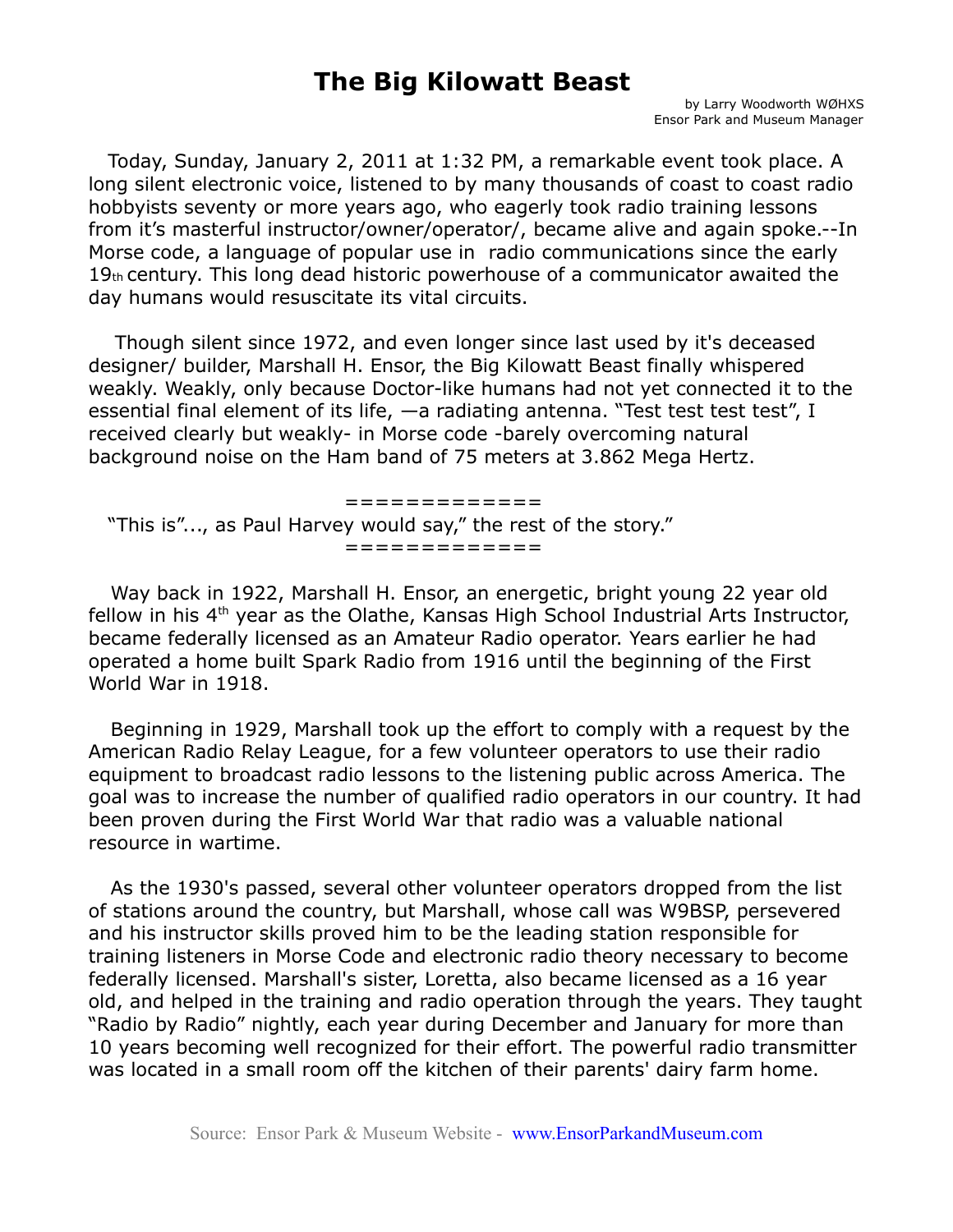Until the United States entry in the Second World War on December 7, 1941, Marshall and his reliable radio transmitter taught unseen students across America. So widely known and respected was the W9BSP call and it's operators that in 1940, Marshall was nominated to receive the coveted Paley Award for 'Distinguished Service to our Country by an Amateur Operator.' His contribution? He was responsible for helping create an estimated 10,000 new-licensed operators. Mr. Paley flew him and sister Loretta to New York City and the Waldorf Astoria for a formal presentation. The ballroom was packed with dignitaries and press as well as military leaders.

The transmitter still rests where placed when new, in 1937, in the corner of the small radio room on a console bench spanning the South and East walls. It is a beautifully designed and built brute with a kilowatt of power and is the result of several evolutions of improved design.

Marshall served in the Navy for 3 years as a Lieutenant Commander and returned to teaching for the last of his 46 years of being a respected instructor at the Olathe High School. He retired in 1965. He was married in 1930, two years before receiving a BA degree at Pittsburg State. In 1940 he earned a Masters Degree. His 168-page thesis is entitled "Teaching Radio by Radio". He and Loretta made plans to turn the dairy farm into a private museum, free by donation. After much labor it opened in 1975, 5 years after Marshall's 1970 death. Loretta continued using the transmitter until 1972 when she reached her 50<sup>th</sup> year of being licensed.

The kilowatt rig rested uncomfortably in the hot sunlight for the rest of Loretta's life, which ended in 1991. It continued being abused by the elements of sunlight and heat as wiring suffered disintegration of insulation. Some other components failed to allow any contemplated use.

My name is Larry Woodworth, WØHXS and I've had the pleasure of being the manager of Ensor Park and Museum since 2003 after being a volunteer to the previous manager who had a health issue and vacated the position. As a Ham operator since 1952 who discovered the museum in 2000, I have been hooked on seeing some things become better cared for. My admitted focus is on giving the public a fair and interesting tour of the museum. Beyond that, many other ham radio friends have joined in efforts to aid the museum by donations of money, labored effort and personal abilities to do worthwhile transformations.

Such a person is friend, Harry Krout WØYQG who as a youngster was in Mr. Ensor's 1940 classes and expanded the knowledge gained from Mr. Ensor into becoming an Electrical Engineer.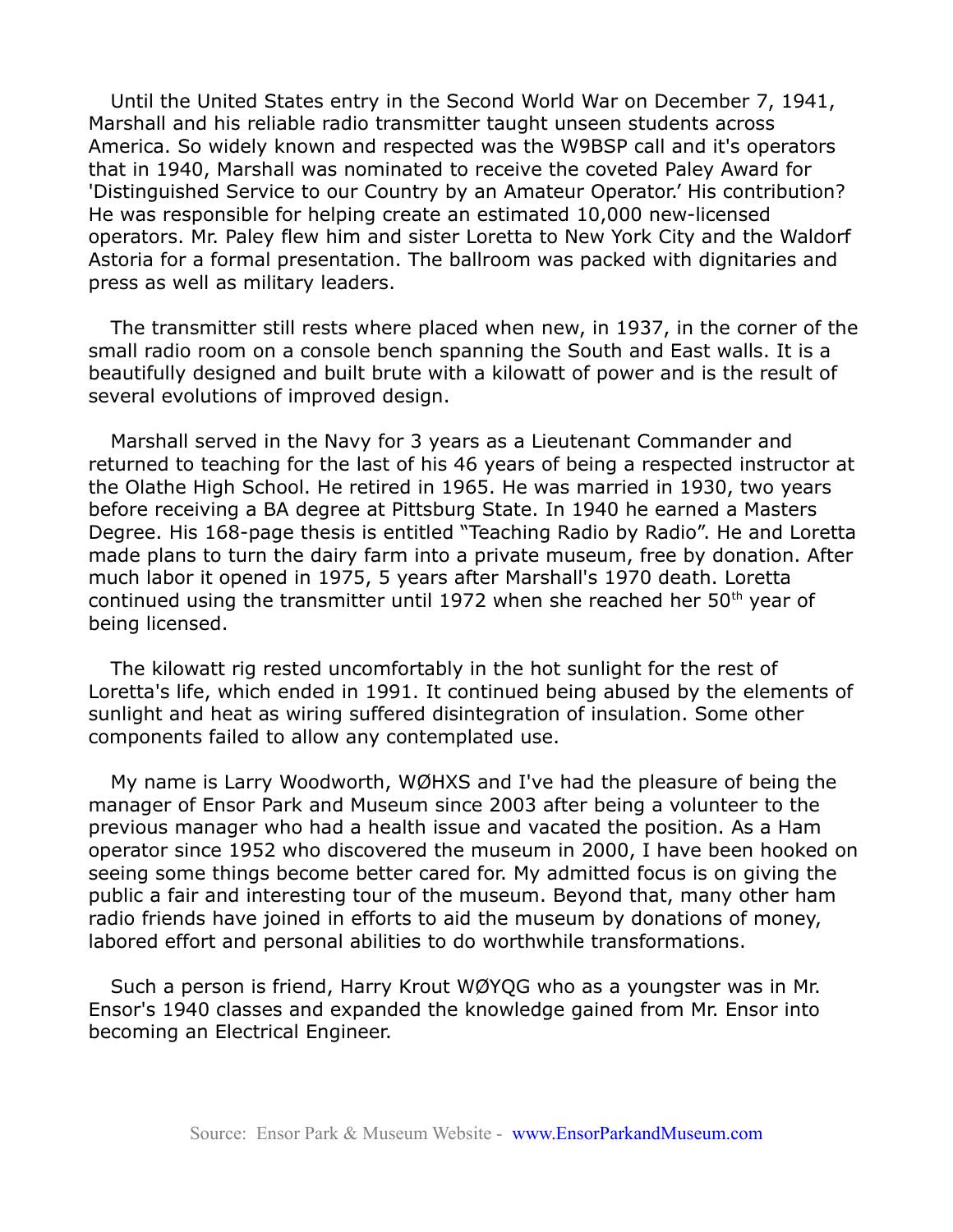Harry kept in touch with Mr. Ensor through the years. He visited the museum a few years ago after years of retirement. We met when he looked longingly at the old radios he remembered being used in years gone by. Harry said that the radios could be made to operate again. I sensed that Harry had a goal. When I asked, "Are you offering to do the work?" "I would do it." Harry said, with a knowing smile. He became member #29 of the Marshall Ensor Memorial Organization radio club.

We all congratulated Harry when he restored a special Ensor radio. It had been used in the school for several years in the 1930's to aid students in getting a ham license. Loretta, W9UA, had been the Trustee of the school radio. It looked almost new but best of all, it worked again. We used it in December 2006 to contact hams around the country that were delighted to connect with the old antique transmitter.

Getting back to the Big Kilowatt Beast, - after several years of pro and con considerations of restoring the single most exotic and fascinating icon of our yesteryear radios, Harry and son Joe, member #80 and president of our MEMO club, all agreed that the restoration should be done with care and safety in mind. Work began in May 2010. Numerous steps would be performed and tested for correctness.

The work was to be been done on site and in the kitchen of the 1891 farmhouse. The rig was put on a hydraulic lift to make repairing the multi-tier shelves easier to negotiate while testing and repairing. Original hand drawn schematic diagrams of each shelf were found in 2003 and copies made for such use. Several components were replaced due to damage done by sunheat. Lots of wires were found with brittle insulation. Some tubes were not good. No high voltage power supplies existed so Harry designed and built them to give the required output. Son Joe with engaging enthusiasm for the project learned much from Harry and became a ham in 2005. He tested for the Extra Class license within a year or so and does much of the hands on work directed by dad Harry.

Month after month, Harry and Joe came to the Ensor Museum with hours to invest toward the difficult restoration. On occasion, I came to check on the progress or to lend a hand in some way. Numerous photos and videos saved the progress for others to witness.

By the end of 2010, the end was in sight for the electronic makeover and only a single fault stood to be conquered. Harry redid some wiring in a power supply and the testing was done without my awareness on Sunday, January  $2^{nd}$ , at 1:30 PM.

Minutes into the successful final testing I got a phone call from Joe Krout. Joe said, "Listen closely, I'm holding my phone close to the receiver while dad is sending with the Morse key," "Fantastic!" I said, "What crystal is he using, is it